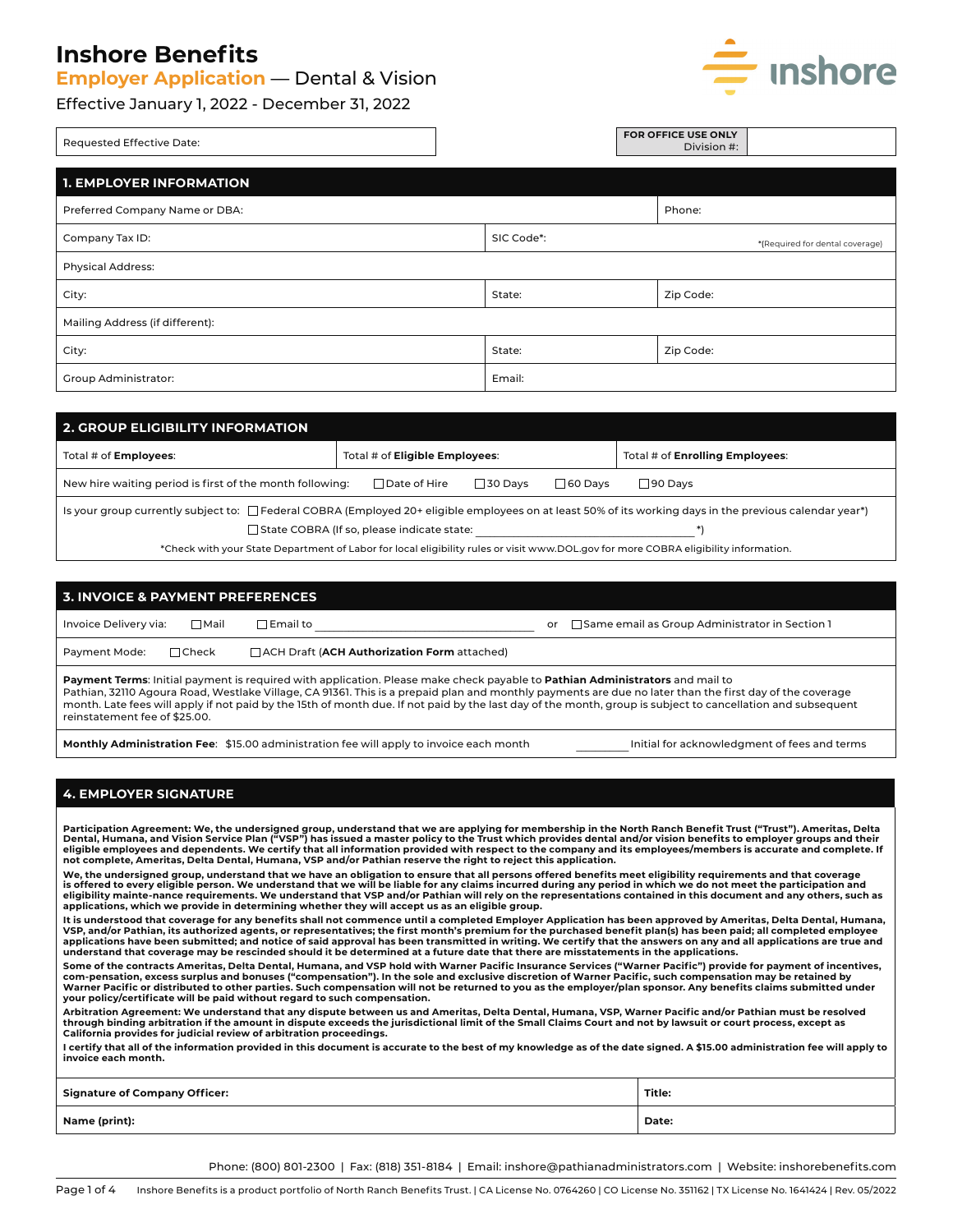**Employer Application** — Dental & Vision

Effective January 1, 2022 - December 31, 2022

# $\equiv$  inshore

## **5. VISION COVERAGE SELECTION**

#### **EMPLOYER SPONSORED VISION SERVICE PLAN**

|                                                              |                                                                      |                         |                                           | Vision care for life |
|--------------------------------------------------------------|----------------------------------------------------------------------|-------------------------|-------------------------------------------|----------------------|
| <b>Plan Number</b>                                           | <b>Plan Name</b>                                                     | <b>Employee</b><br>Only | $EE + 1$ or<br><b>Employee + Children</b> | <b>EE + Family</b>   |
| □Plan # 0080                                                 | Choice A   \$0   12/24/24                                            | \$7.93                  | \$13.03                                   | \$20.97              |
| □Plan # 0081                                                 | Choice B   \$0   12/12/24                                            | \$11.12                 | \$16.92                                   | \$27.28              |
| □Plan # 0093                                                 | Choice B   \$10/25   12/12/24                                        | \$9.30<br>\$15.89       |                                           | \$23.94              |
| □Plan # 0094                                                 | Choice C   \$10/25   12/12/12                                        | \$11.29                 | \$19.89                                   | \$30.37              |
| □Plan # 0001                                                 | Signature B   \$10   12/12/24                                        | \$13.75                 | \$20.68                                   | \$33.32              |
| □Plan # 0090                                                 | Signature B   \$10/\$25   12/12/24                                   | \$10.63                 | \$18.56                                   | \$28.25              |
| □Plan # 0068                                                 | Signature C   \$10   12/12/12                                        | \$16.79                 | \$25.24                                   | \$40.65              |
| □ Plan # 0091                                                | Signature C   \$10/\$25   12/12/12                                   | \$13.03                 | \$23.36                                   | \$35.96              |
| □Plan # 0069                                                 | Signature C   \$25   12/12/12                                        | \$13.27                 | \$20.19                                   | \$32.50              |
| <b>Employer Sponsored VSP</b><br>Participation Requirements: | The employer must choose one of the following participation options: |                         |                                           |                      |

Minimum of 3 enrolled employees at all times. **Option 1** — VSP participation and contribution matches employer-sponsored medical plan participation exactly **Option 2** — VSP participation and contribution matches employer-sponsored dental plan participation exactly **Option 3** — VSP participation is 100% employer paid, and all eligible employees and all eligible dependents are enrolled **Option 4** — VSP participation is 100% employer paid and all eligible employees and no dependents are enrolled

| <b>VOLUNTARY VISION SERVICE PLAN</b>                                                                                            |                                 |                         |                                           | Vision care for life |  |
|---------------------------------------------------------------------------------------------------------------------------------|---------------------------------|-------------------------|-------------------------------------------|----------------------|--|
| <b>Plan Number</b>                                                                                                              | <b>Plan Name</b>                | <b>Employee</b><br>Only | $EE + 1$ or<br><b>Employee + Children</b> | <b>EE + Family</b>   |  |
| $\Box$ Plan # 0003                                                                                                              | Choice A   \$15/\$30   12/24/24 | \$8.55                  | \$13.34                                   | \$20.87              |  |
| □ Plan # 0026                                                                                                                   | Choice B   \$10/\$20   12/12/24 | \$11.12                 | \$19.42                                   | \$29.54              |  |
| □Plan # 0027                                                                                                                    | Choice C   \$10/\$20   12/12/12 | \$13.28                 | \$23.75                                   | \$36.50              |  |
| □ Plan # 0029                                                                                                                   | Signature C   \$25   12/12/12   | \$15.57                 | \$28.33                                   | \$43.87              |  |
| Voluntary VSP Participation Requirements: Minimum of 1 enrolled employee at all times. Employer contribution can be 0% to 100%. |                                 |                         |                                           |                      |  |

All VSP plans are only available to groups headquartered in one of the following states: CA, CO, GA, IA, IL, IN, KS, MI, MN, MO, NC, NJ, NV, OH, OK, SC, TN, TX, and WV. Employees can live in any state, excluding FL.

**ALL VISION ELIGIBILITY:** Eligible employees must enroll at initial enrollment, or within 30 days of a Qualifying Event. Eligible employees declining dependent coverage<br>**cannot enroll their dependents at a later time** unle and any child of the enrolled applicant or spouse/domestic partner who is under age 26. It is the employee's responsibility to inform the group administrator of any change in<br>status of his/her dependents. Dependent childre

Phone: (800) 801-2300 | Fax: (818) 351-8184 | Email: inshore@pathianadministrators.com | Website: inshorebenefits.com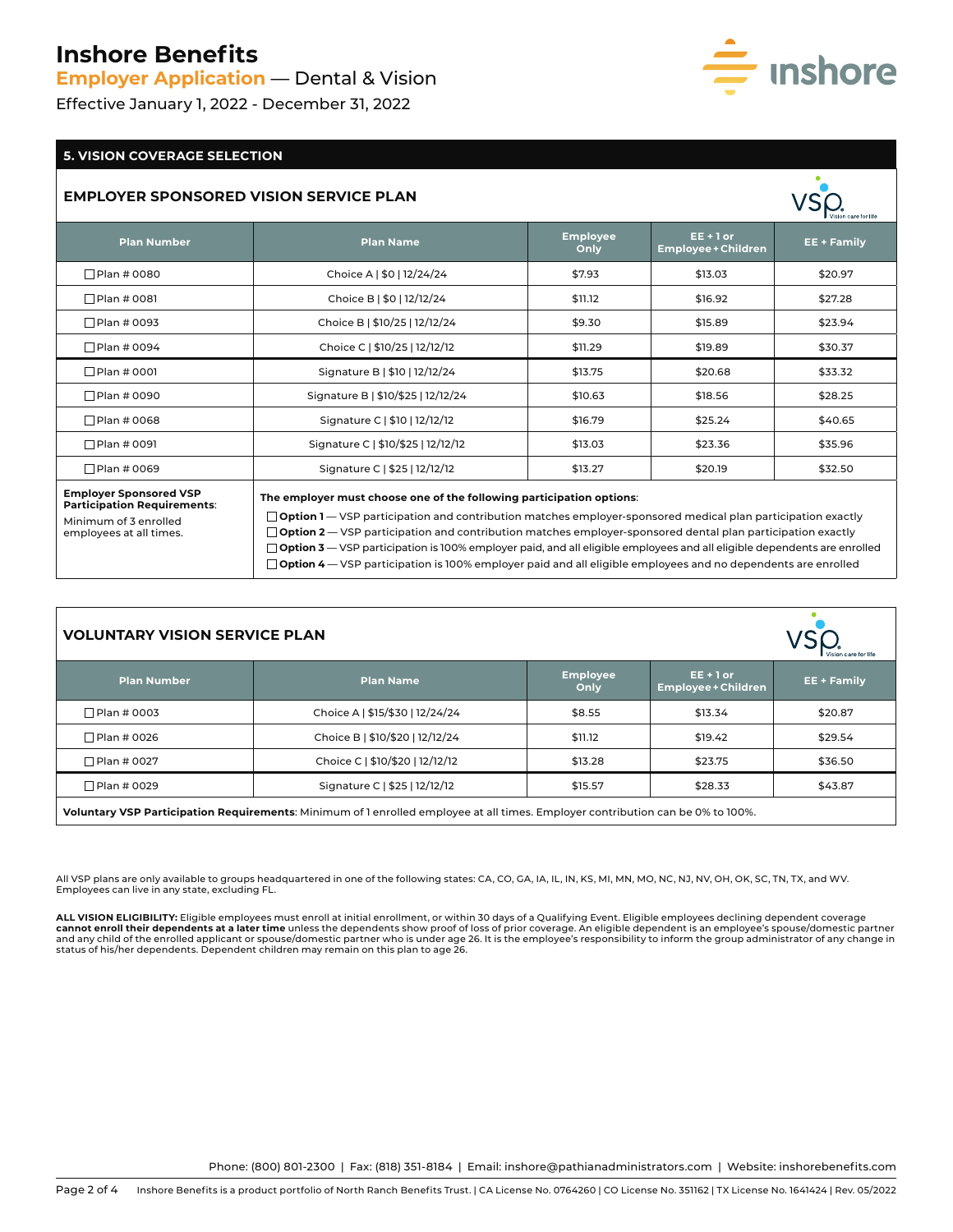**Employer Application** — Dental & Vision

Effective January 1, 2022 - December 31, 2022

#### **6. DENTAL COVERAGE SELECTION**

#### **EMPLOYER SPONSORED DELTA DENTAL**

| <b>Plan Number</b> | <b>Plan Name</b>                               | <b>Employee</b><br>Only | $EE + 2$ or more<br>EE + 1 Dependent<br><b>Dependents</b> |          |
|--------------------|------------------------------------------------|-------------------------|-----------------------------------------------------------|----------|
| □ Plan #465 2300   | ERS PPO 100/80/50   \$2,000 WITH ORTHO         | \$57.28                 | \$103.65                                                  | \$157.29 |
| □ Plan #465 2100   | ERS PPO 100/80/50   \$1,500 WITH ORTHO         | \$54.51                 | \$98.53                                                   | \$149.47 |
| Plan #465 2200     | ERS PPO 100/80/50   \$1,500                    | \$54.51                 | \$96.86                                                   | \$137.95 |
| □ Plan #465 2500   | ERS PPO PREMIER 100/80/50   \$2,000            | \$56.10                 | \$101.45                                                  | \$153.91 |
| □ Plan #465 2600   | ERS PPO PREMIER 100/80/50   \$2,000 WITH ORTHO | \$61.51                 | \$111.47                                                  | \$169.25 |
| □ Plan #465 2400   | ERS PPO PREMIER 100/80/50   \$1,500 WITH ORTHO | \$54.51                 | \$98.51                                                   | \$149.42 |

**Employer Sponsored Delta Dental Participation Requirements**: Minimum of 3 enrolled employee at all times. Employer contribution can be 0% to 100%. These Delta Dental plans are available to groups headquartered in CA. Employees enrolled in PPO can reside in any state, excluding FL.

## **VOLUNTARY DELTA DENTAL**

| <b>Plan Number</b>                                                                                     | <b>Plan Name</b>                                                                                                                                                                                                                                                            | <b>Employee</b><br>Only        | EE + 1 Dependent | $EE + 2$ or more<br><b>Dependents</b> |  |  |  |
|--------------------------------------------------------------------------------------------------------|-----------------------------------------------------------------------------------------------------------------------------------------------------------------------------------------------------------------------------------------------------------------------------|--------------------------------|------------------|---------------------------------------|--|--|--|
| $\Box$ Plan # 465 2900                                                                                 | PPO 100/80/50   \$2,000                                                                                                                                                                                                                                                     | \$68.30                        | \$124.03         | \$188.50                              |  |  |  |
| □ Plan # 465 2700                                                                                      | PPO 100/80/50   \$1,500 WITH ORTHO                                                                                                                                                                                                                                          | \$64.92                        | \$117.78         | \$178.95                              |  |  |  |
| □ Plan # 465 2800                                                                                      | PPO 100/80/50   \$2,000                                                                                                                                                                                                                                                     | \$63.20                        | \$106.05         | \$160.98                              |  |  |  |
| $\Box$ Plan # 465 3100                                                                                 | PPO PREMIER 100/80/50   \$2,000                                                                                                                                                                                                                                             | \$67.25                        | \$122.08         | \$185.50                              |  |  |  |
| $\Box$ Plan # 465 3200                                                                                 | PPO PREMIER 100/800/50   \$2,000 WITH ORTHO                                                                                                                                                                                                                                 | \$72.66                        | \$132.09         | \$200.84                              |  |  |  |
| $\Box$ Plan # 465 3000                                                                                 | PPO PREMIER 100/80/50   \$1,500 WITH ORTHO                                                                                                                                                                                                                                  | \$64.92                        | \$117.77         | \$178.91                              |  |  |  |
| □ Plan # 71989-12A                                                                                     | DeltaCare HMO Region 1 & 2 <sup>+</sup>                                                                                                                                                                                                                                     | \$24.99                        | \$40.31          | \$58.93                               |  |  |  |
| □ Plan # 71989-12A                                                                                     | DeltaCare HMO Region 3 <sup>t</sup>                                                                                                                                                                                                                                         | \$25.59                        | \$41.31          | \$60.36                               |  |  |  |
| □ Plan # 71989-12A                                                                                     | DeltaCare HMO Region 4 <sup>+</sup>                                                                                                                                                                                                                                         | \$26.13                        | \$42.22          | \$61.72                               |  |  |  |
| $\Box$ Plan # 71989-12A                                                                                | DeltaCare HMO Region 5 <sup>†</sup>                                                                                                                                                                                                                                         | \$50.85<br>\$82.95<br>\$122.02 |                  |                                       |  |  |  |
| <b>Voluntary Delta Dental</b><br><b>Participation Requirements:</b><br>Minimum of 3 enrolled employees | <sup>†</sup> DeltaCare HMO Regions are based on the Employer's zip code and corresponding county:<br><b>Region 1 &amp; 2</b> - Los Angeles and Orange counties                                                                                                              |                                |                  |                                       |  |  |  |
| in each chosen plan at all times.<br>* Dual-Option HMO must have                                       | Region 3 — Alameda, Contra Costa, Fresno, Kern, Mariposa, Riverside, San Bernardino, San Diego, San Francisco,<br>San Mateo, Santa Clara and Ventura counties                                                                                                               |                                |                  |                                       |  |  |  |
| minimum of 3 enrolled in PPO and<br>3 enrolled in HMO.                                                 | Region 4 - Alpine, Amador, Calaveras, Colusa, El Dorado, Imperial, Inyo, Kings Madera, Marin, Merced, Monterey,<br>Napa, Nevada, Placer, Plumas, Sacramento, San Joaquin, San Luis Obispo, Santa Barbara, Sierra, Solano, Stanislaus,<br>Tuolumne, Tulare and Yolo counties |                                |                  |                                       |  |  |  |
| Employer contribution can be 0%<br>to 100%.                                                            | Region 5 — Butte, Del Norte, Glenn, Humboldt, Lake Lassen, Mendocino, Modoc, Mono, San Benito, Santa Cruz, Shasta,<br>Siskiyou, Sutter, Tehama, Trinity, Yuba counties                                                                                                      |                                |                  |                                       |  |  |  |

These Delta Dental plans are available to groups headquartered in CA. Employees enrolled in PPO can reside in any state, excluding FL.

| <b>VOLUNTARY AMERITAS DENTAL</b><br>Ameritas <b>An</b> |                  |                         |                  |                                       |
|--------------------------------------------------------|------------------|-------------------------|------------------|---------------------------------------|
| <b>Plan Number</b>                                     | <b>Plan Name</b> | <b>Employee</b><br>Only | EE + 1 Dependent | $EE + 2$ or more<br><b>Dependents</b> |
| □Plan #1                                               | PPO \$1,000      | \$33.73                 | \$60.71          | \$93.54                               |
| □Plan #2                                               | PPO \$1,250      | \$48.29                 | \$89.40          | \$147.81                              |
| Maluntany Amerikan Bantal Bantisination Banufuancertar |                  |                         |                  |                                       |

**Voluntary Ameritas Dental Participation Requirements:** 

These Ameritas Dental plans are available to groups headquartered in AZ, CA, NV, and UT. Employees can reside in any state, excluding FL.

Phone: (800) 801-2300 | Fax: (818) 351-8184 | Email: inshore@pathianadministrators.com | Website: inshorebenefits.com



**A DELTA DENTAL'** 

Δ DELTA DENTAL'